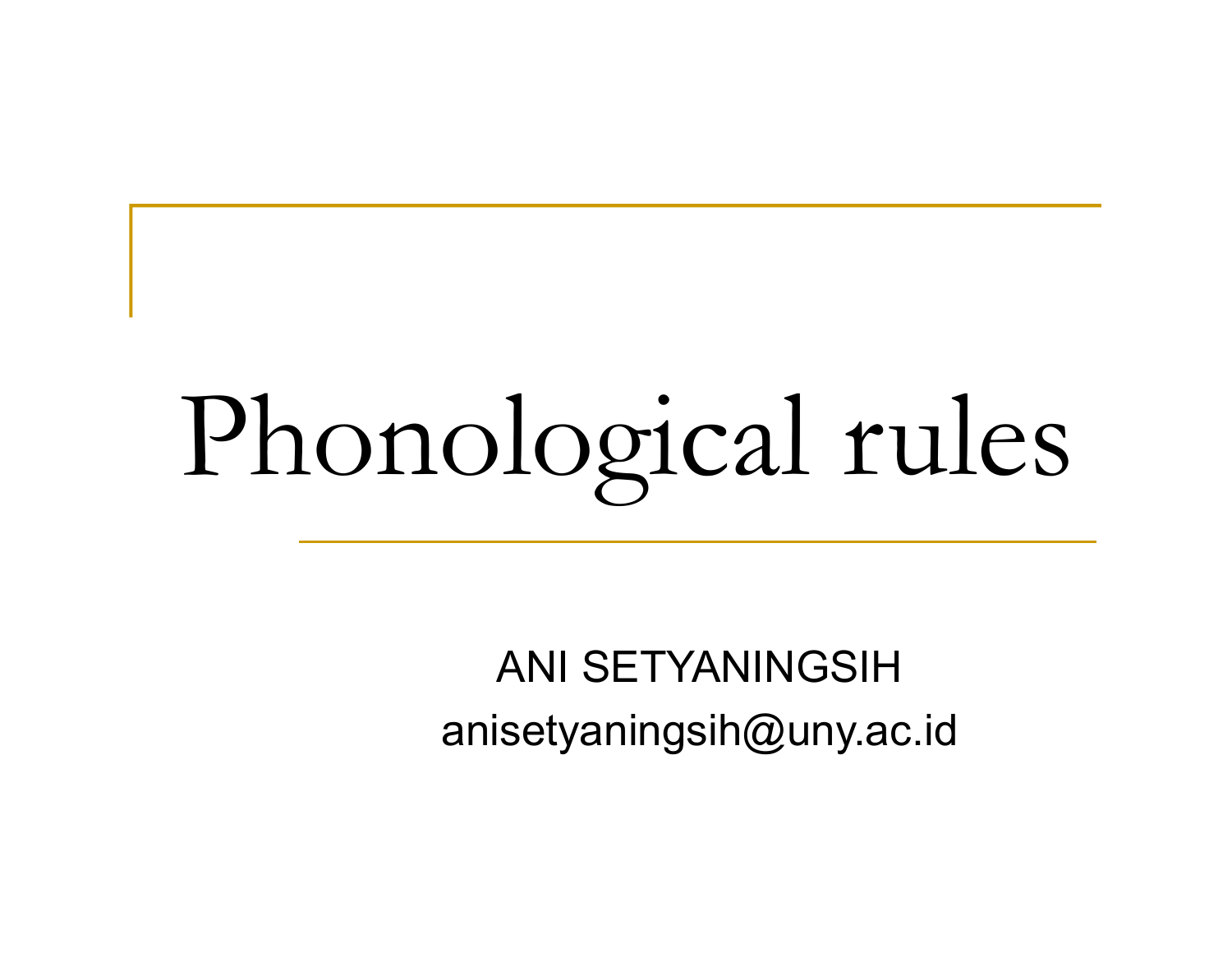Phonological Rules

- Two levels of representation:
- 1- underlying (phonemic, mental)
- 2- surface (phonetic)
- Why do we need rules?
- link the two levels
- show when a particular allophone should show up on the surface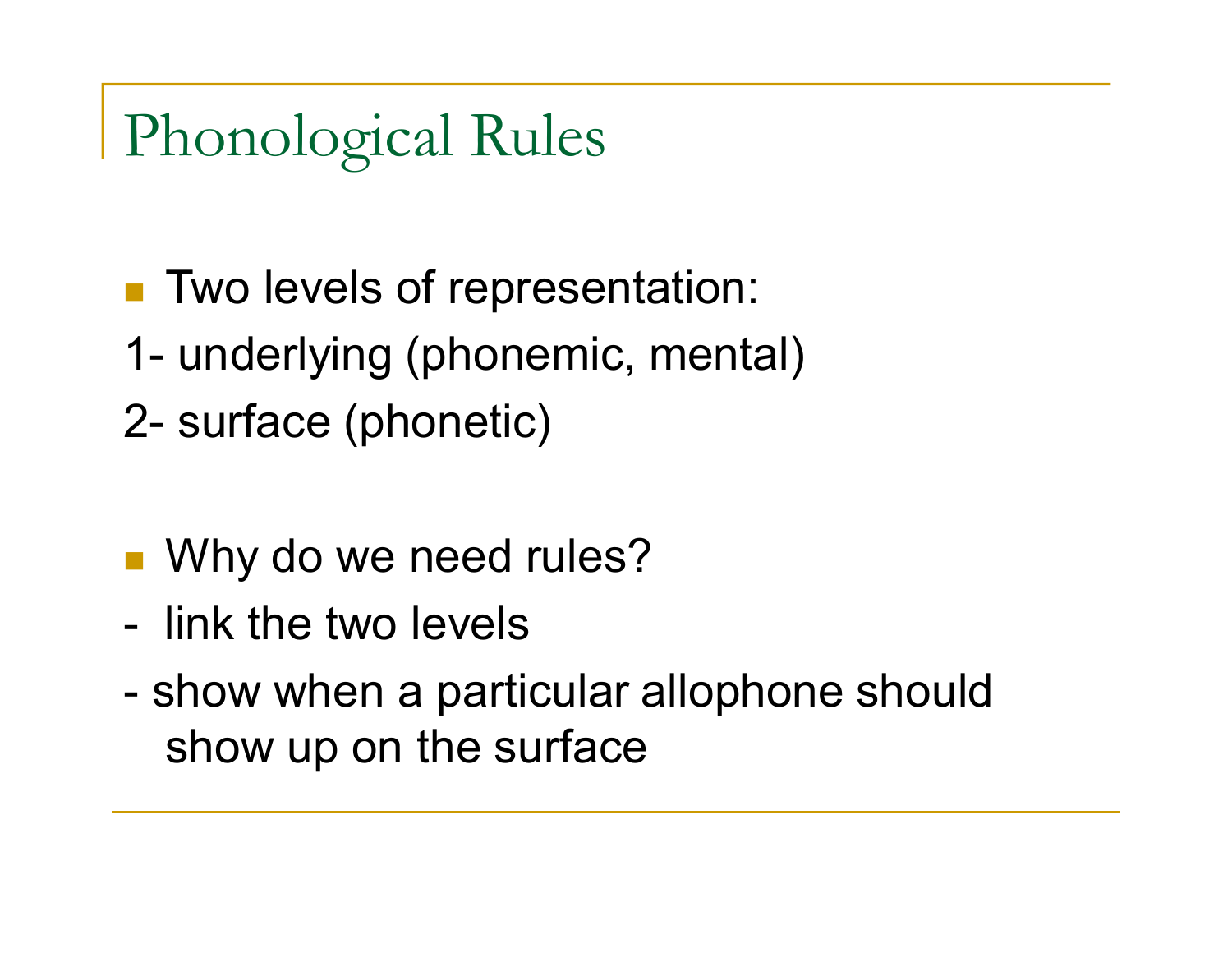Phonological Rules

# PHONEMIC FORM RULES PHONETIC FORM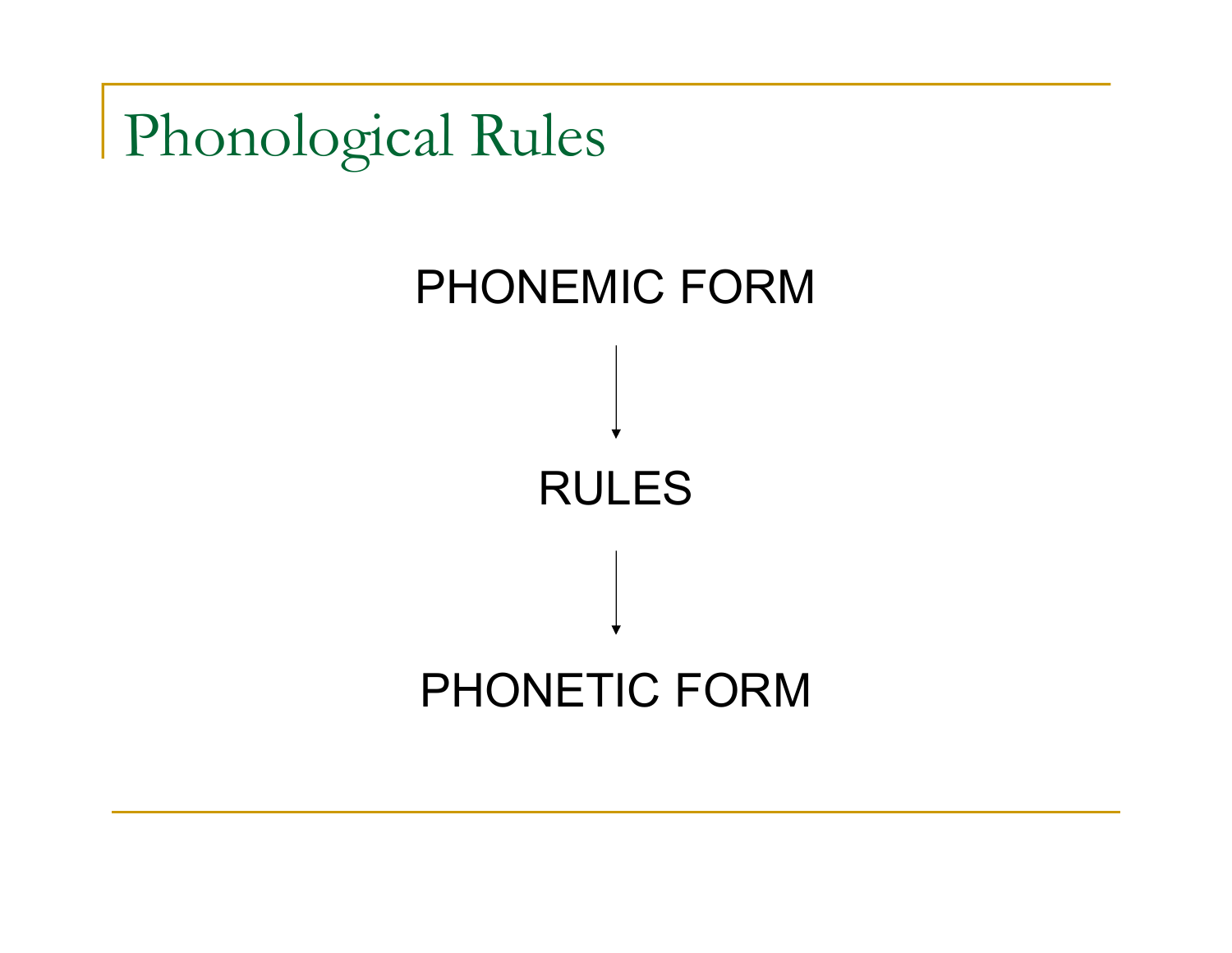#### Alternations

- **The focus of phonology is finding predictable** alternations between sounds; e.g. [p] & [ph] in English
- $\blacksquare$  There is one phoneme /p/
- **There is alternation in the representation of this** element on the surface (phonetic) level between  $[p]$  &  $[p^h]$
- **This alternation is determined by the** environment in which the phoneme occurs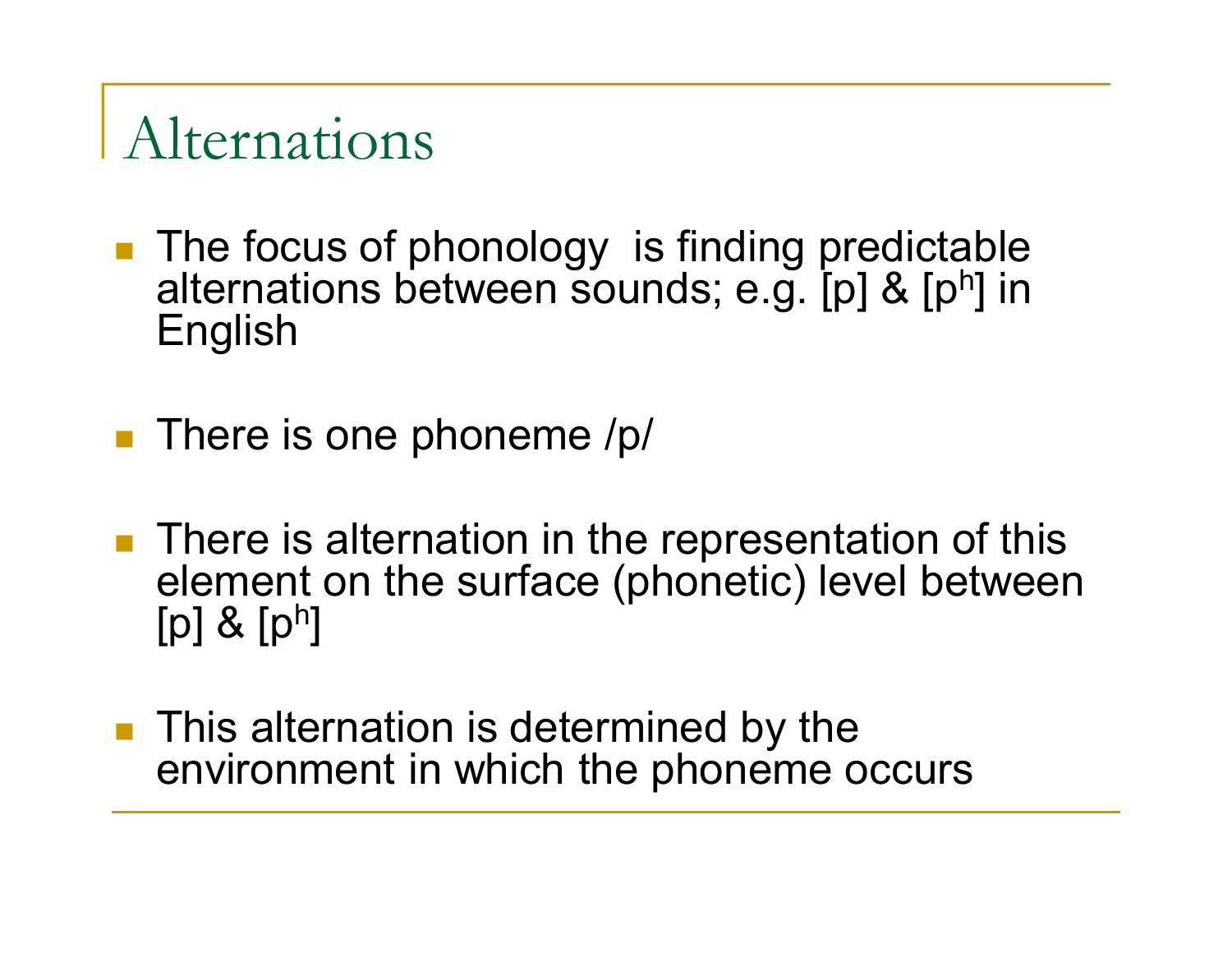

**This alternation occurs due to or because of** some phonological processes

**For example,** 

- The processes involved in the alternation between [p] & [ph] is 'aspiration'
- **In English, a voiceless stop is aspirated when it** occurs in word-initial position before a stressed vowel (not following [s])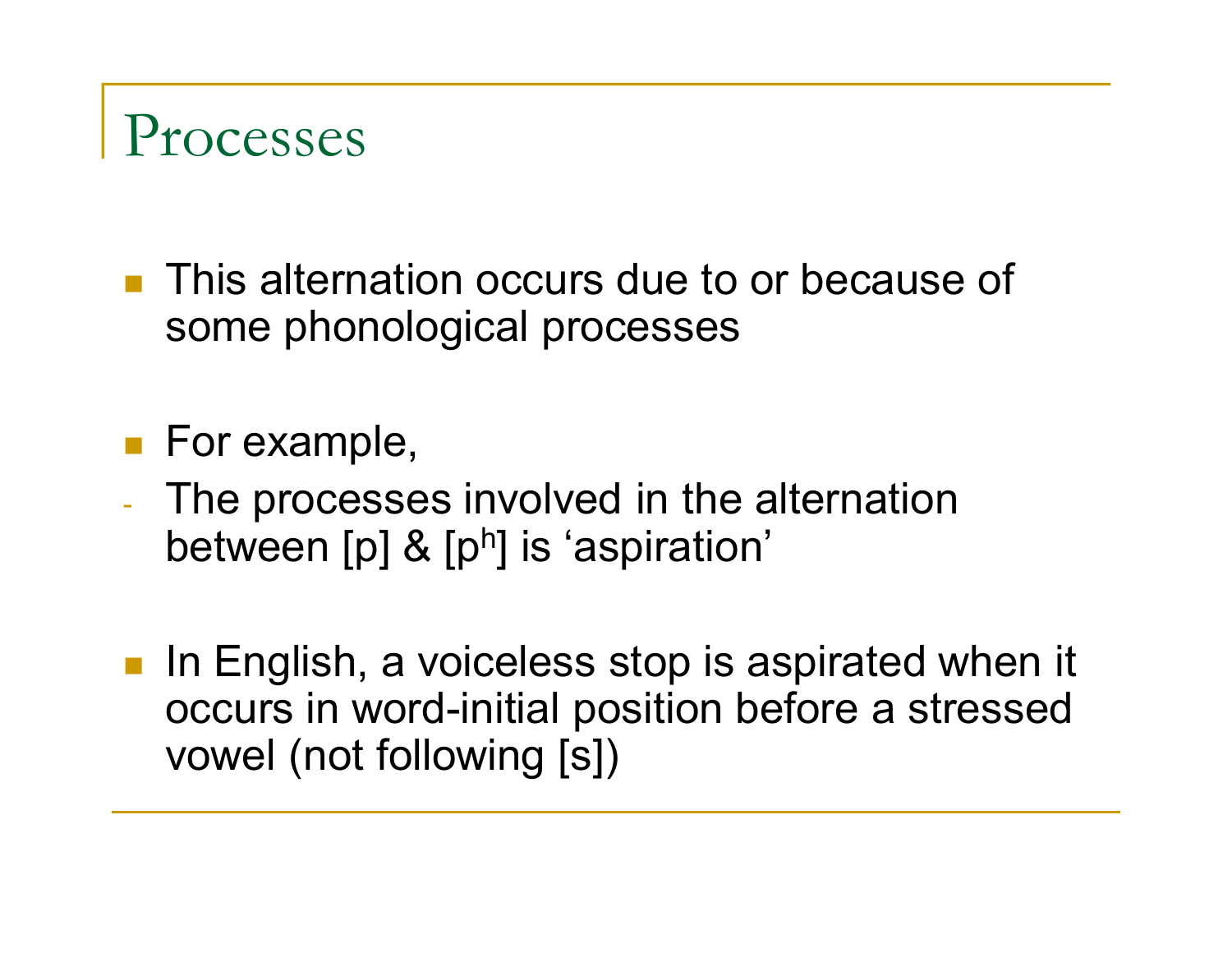#### Rules

■ We can represent processes which characterize alternations by means of *rules* 

- **Rules:** rules are formal statements which express the relationship between units on the different levels of the phonological component.
- For example, the rule for 'aspiration'

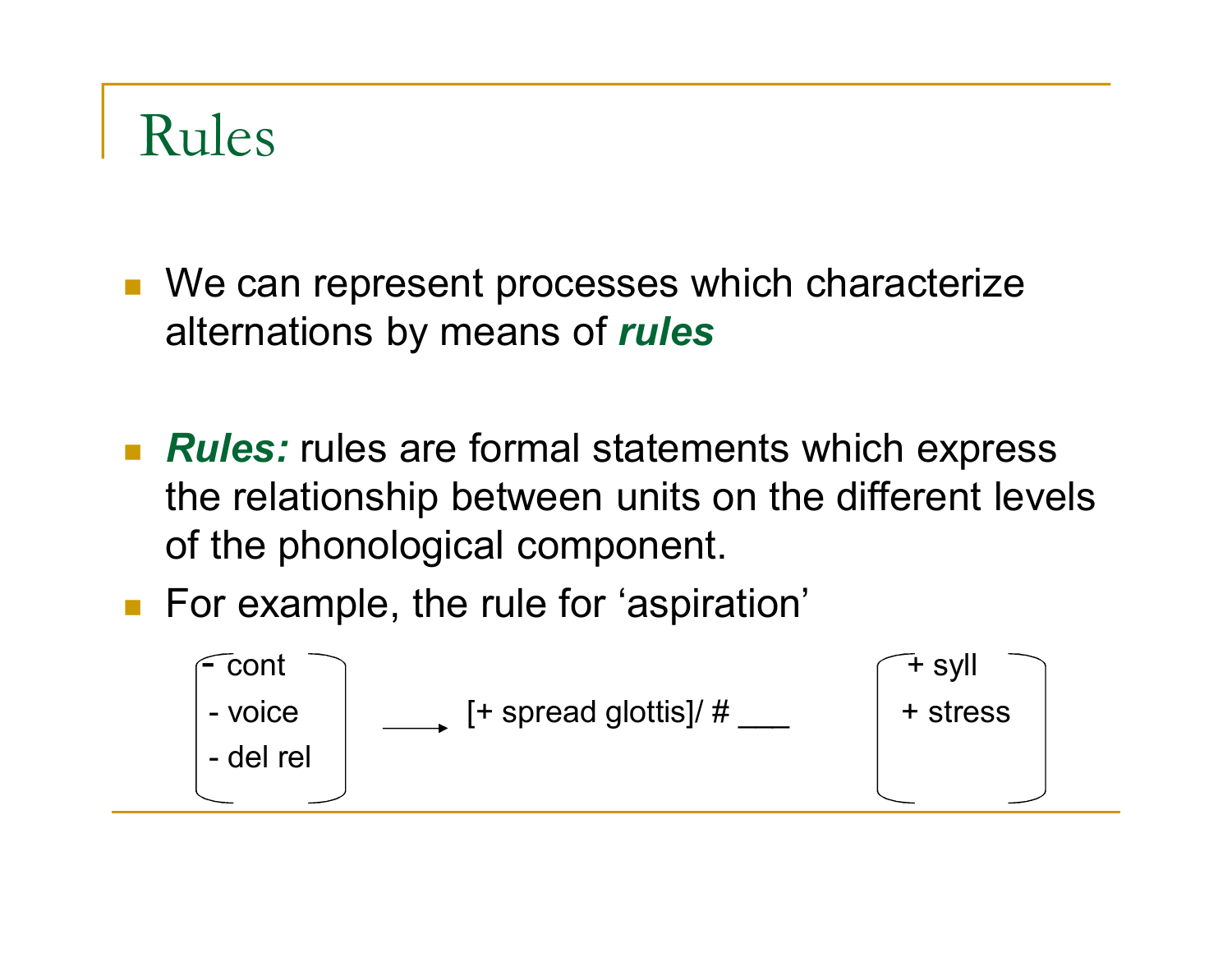Generative Phonology

 *Generative Phonology*: identify alternations, phonological processes behind them, & the formalizing of rules.

- Alternations are central part of what native speakers know about their language
- $\blacksquare$  The aim of generative phonology is to give formal representation of such knowledge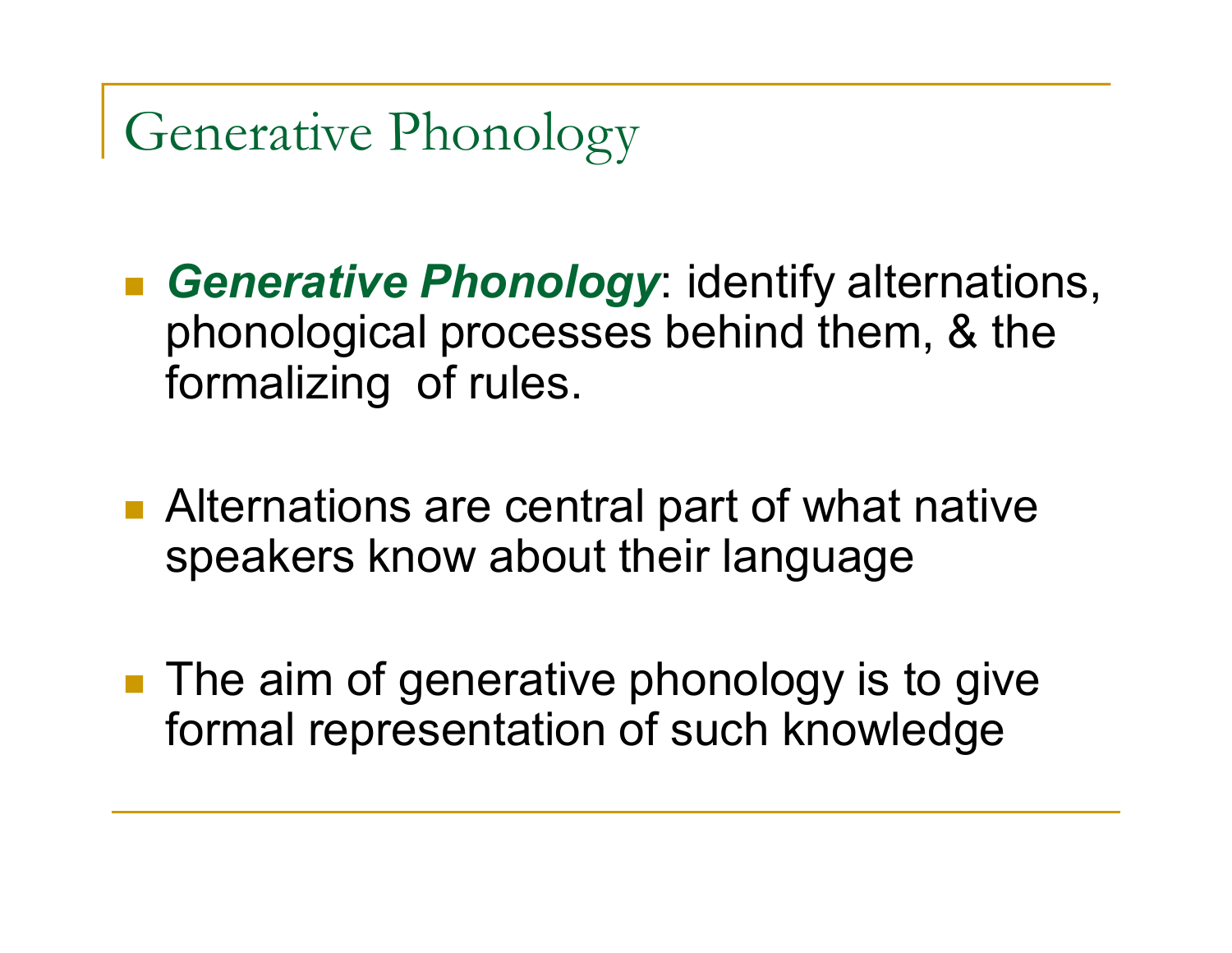# Alternation types

- **Phonological alternations come in many shapes & sizes**
- **Iouth** 1n (a), there is alternation between oral & nasal vowels
- ˷ a- [wɪt] vs. [wɪn]
- In (b), 'in' is realized differently because it agrees in place of articulation with the following consonant
- b- 'i [n]edible, i[n] Edinburah' vs. 'i [m]possible, i[m] Preston' vs. 'i[ŋ]conceivable, i[ŋ] Cardiff'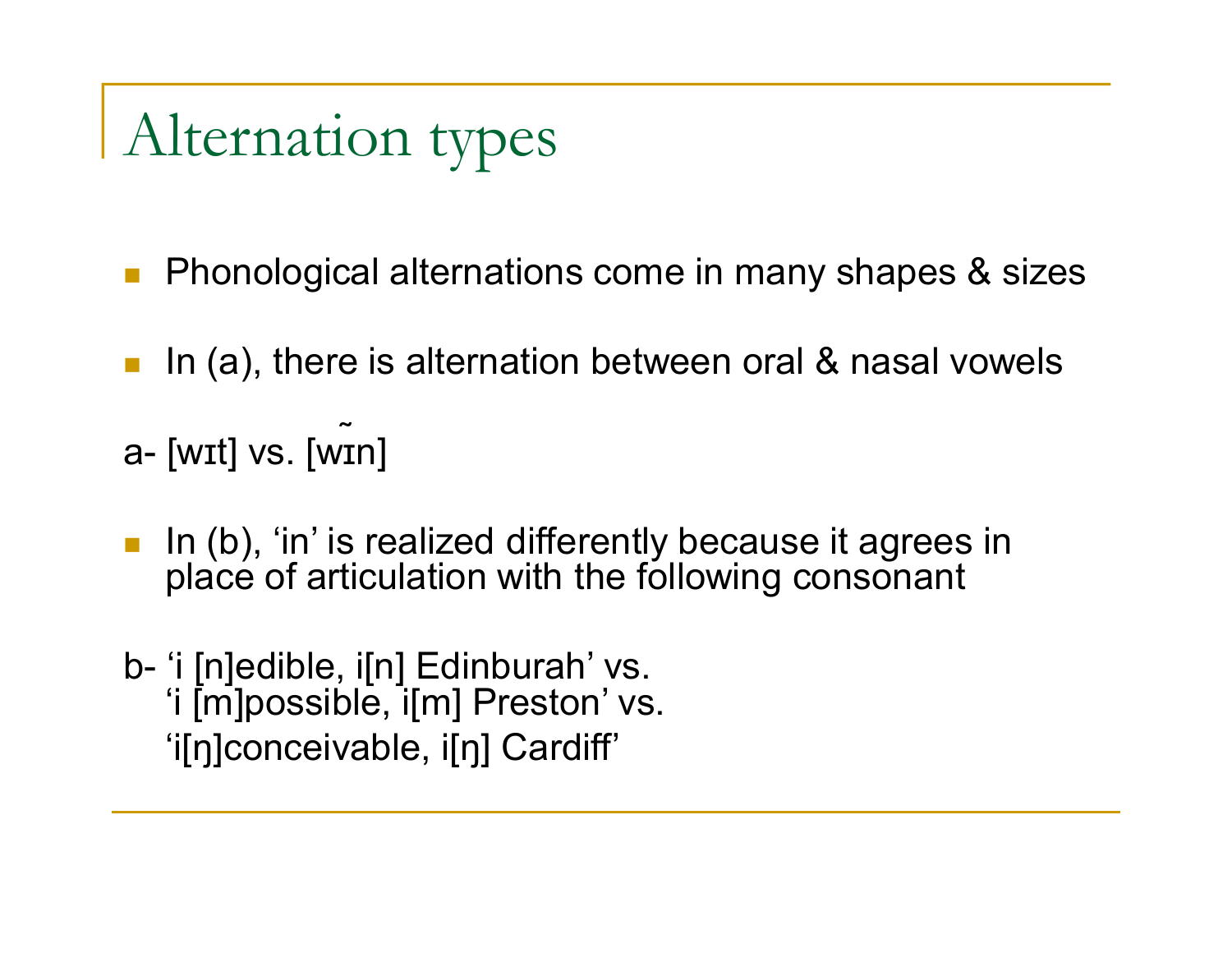## Alternation types

In (c), plural marker is realized as [s] or [z] depending on the nature of the preceding sound c - 'rat[s]' vs. 'warthong[z]' vs 'hors [ɪz]'

In (d), alternation in voicing for root final fricative

d- 'lea[f]' vs. 'lea[v]es' 'hou[s]e' vs. 'hou[z]es'

In (e), alternation between a stop vs. fricative e- 'electri[k]' vs. 'electri[s]ity' 'medi[k]al' vs. 'medi[s]inal'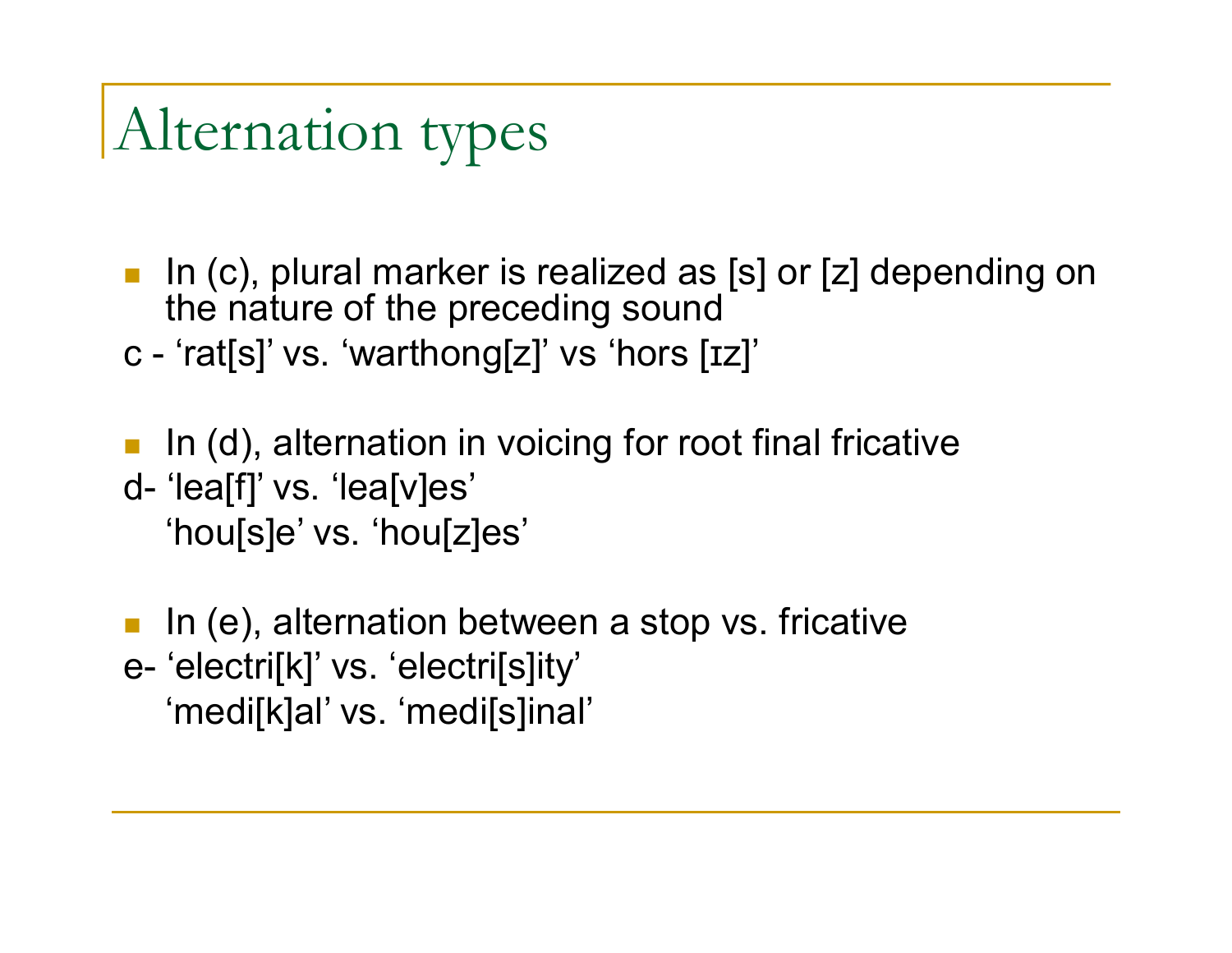# Alternation types

- **Alternations are different in a number of ways:**
- **ive** it occurs whenever the phonetic environment is met
- may only be found in the presence of a particular suffix
- or particular lexical items
- (the phonetic environment by itself is not enough to trigger the alternation)
- (alternations may be optional)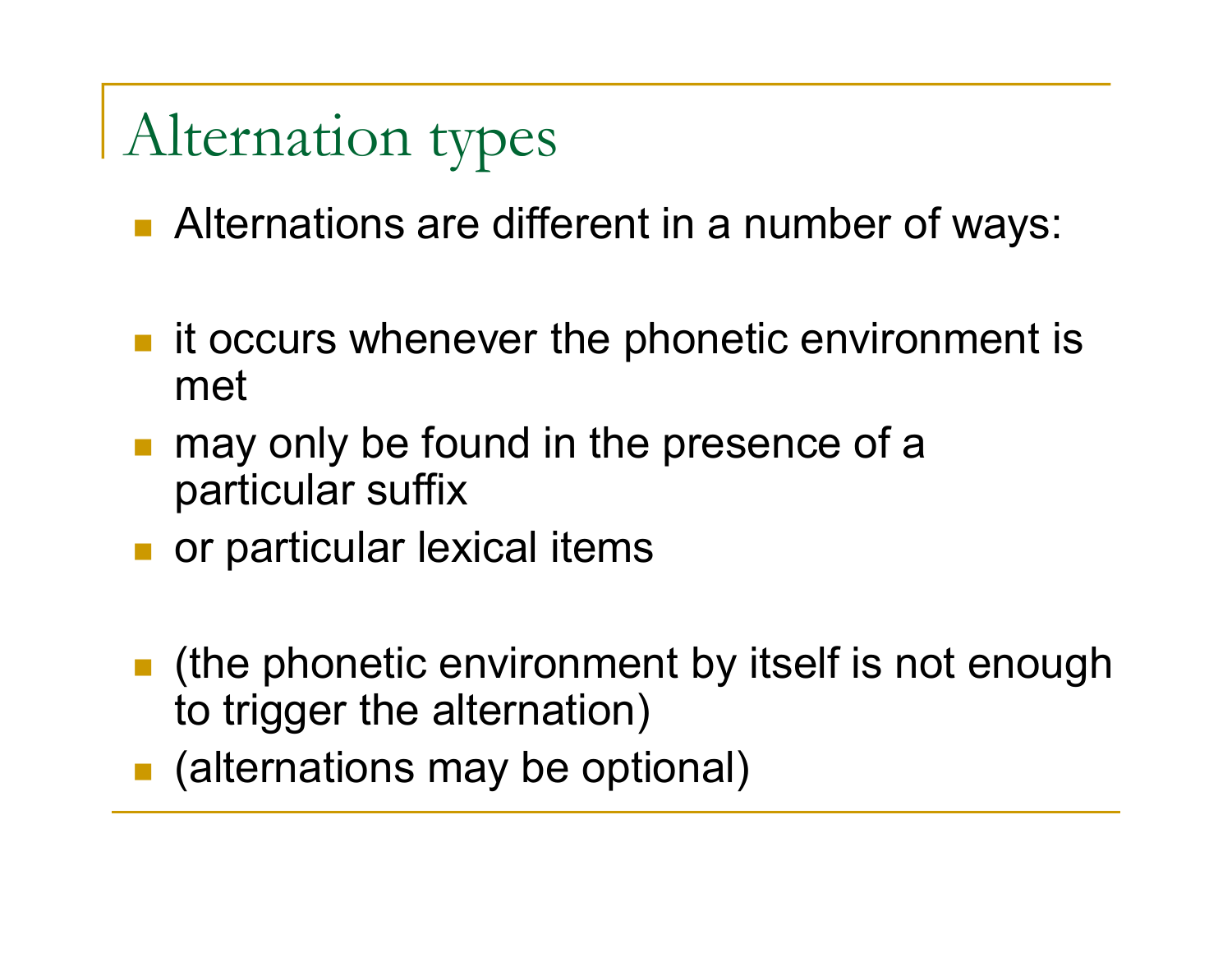#### Phonetically conditioned alternations

- **Alternations in (a) & (b) are conditioned purely by the phonetic** environment
- **In English, these are obligatory (difficult for speakers to avoid)**
- also includes:
- **aspirated** vs. non-aspirated voiceless stops ([p<sup>h</sup>] in 'pot' vs. [p] in 'spot'
- **lateral & nasal release** ('beetle' vs. 'mutton')
- **flapping** (bɪɾər)
- **clear vs. dark /l/** ('late' vs. 'full')
- **the intrusive 'r'** in non-rhotic English as in 'tuna [r] alert'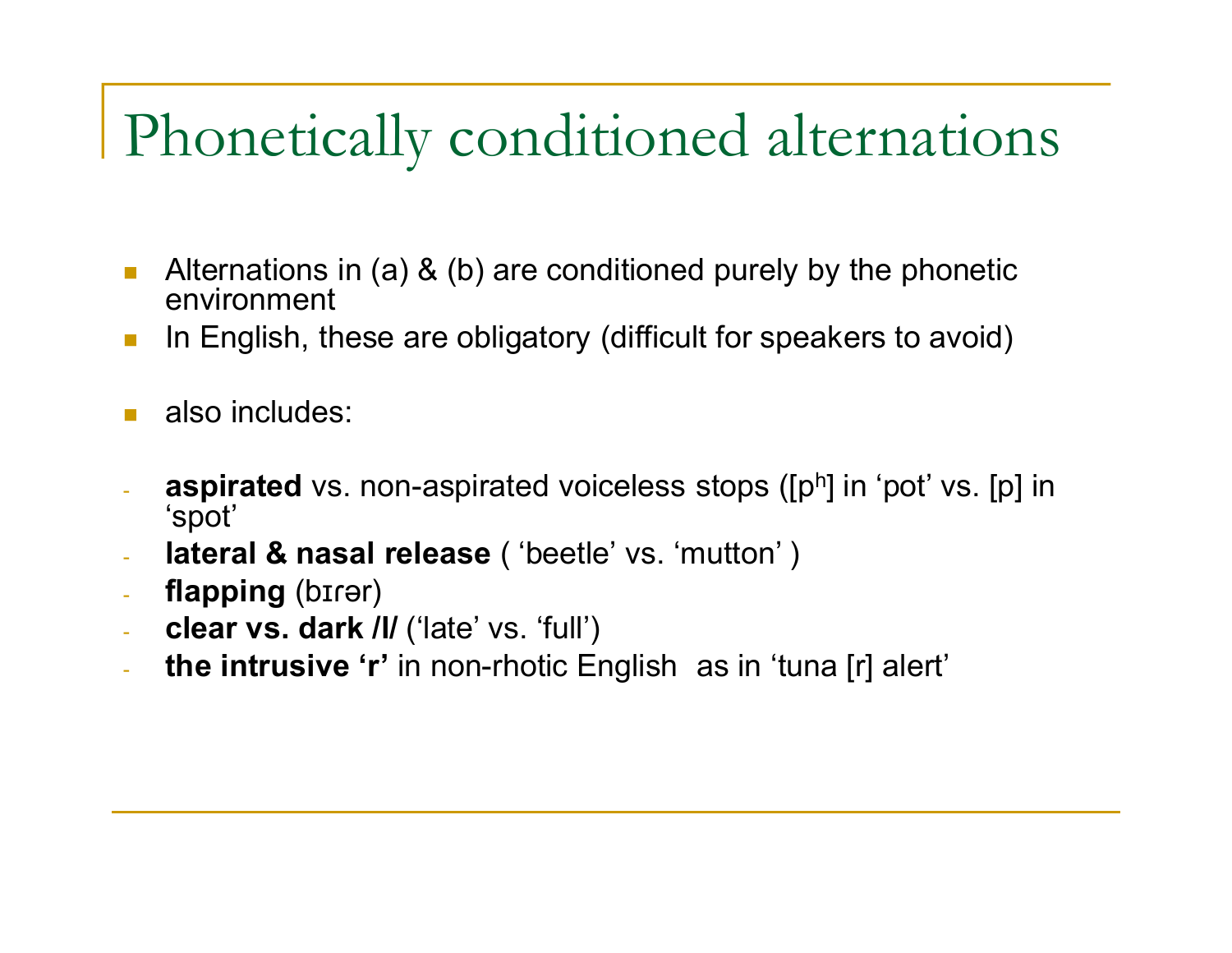Phonetically & morphologically conditioned alternations

- $\blacksquare$  the form of the plural depends on the nature of the last sound
- If the noun ends in sibilant ([s], [z], [f], [ $\frac{1}{3}$ ], [t[], [d $\frac{1}{3}$ ]: it takes [ɪz]
- If the final sound is a voiceless non-sibilant: it takes a voiceless alveolar fricative [s]
- If the final sound is a voiced non-sibilant: it takes a voiced fricative [z]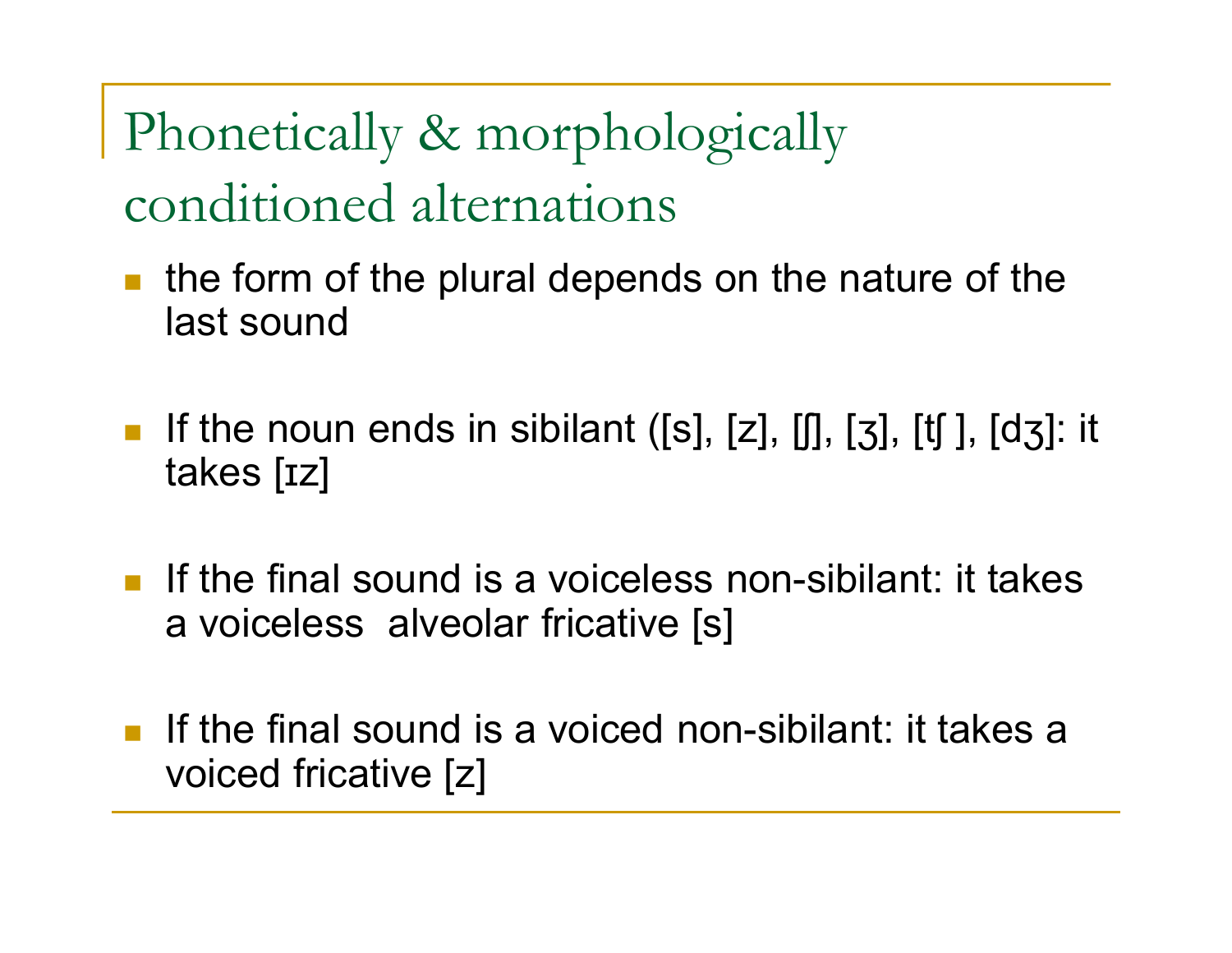#### Phonetically & morphologically conditioned alternations

- Don't necessarily occur whenever the phonetic environment alone is met; e.g. [fens], [beɪs]
- **The final fricative agrees in voice with the preceding** sound only if it represents the plural marker (if there is a morpheme boundary between the two segments)
- this alternation is obligatory & automatic
- When the alternation comes in a predictable way it's called *productive*
- other examples includes the past tense marker [t/d/ɪd]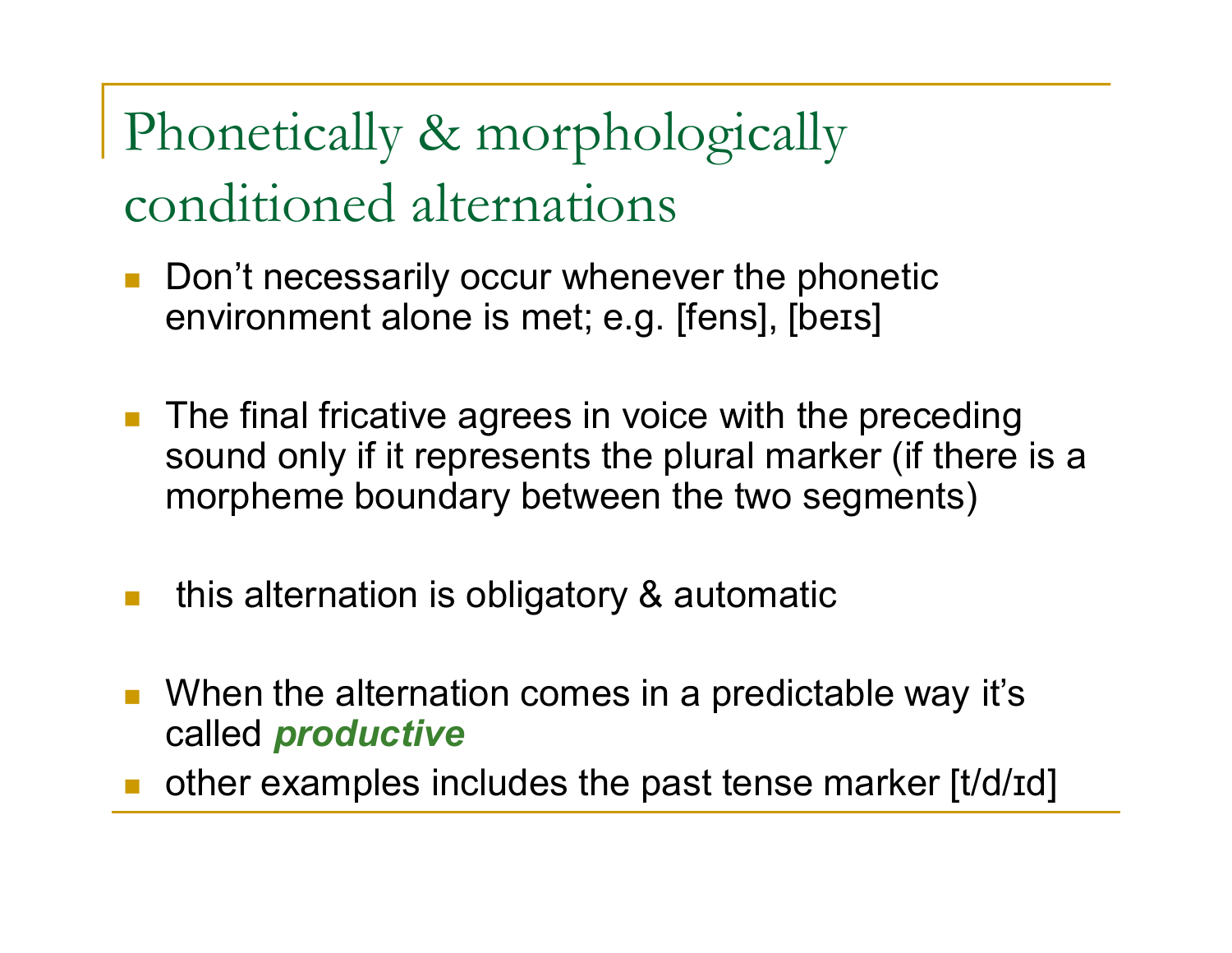Phonetically, morphologically, & lexically conditioned alternations

- examples in (e) & (d) above involves *phonetic conditioning*:
- fricatives are voiced between voiced segments
- velar [k] is fronted & fricativised to [s] (*velar softening)*
- also, some *morphological conditioning*
- only for a particular set of lexical items
- others include 'vowel shift' or 'trisyllabic shortening'; e.g. 'ins[eɪ]ne' vs. 'ins[æ]nity' & 'rept[aɪ]le] vs. 'rept[ɪ]lian'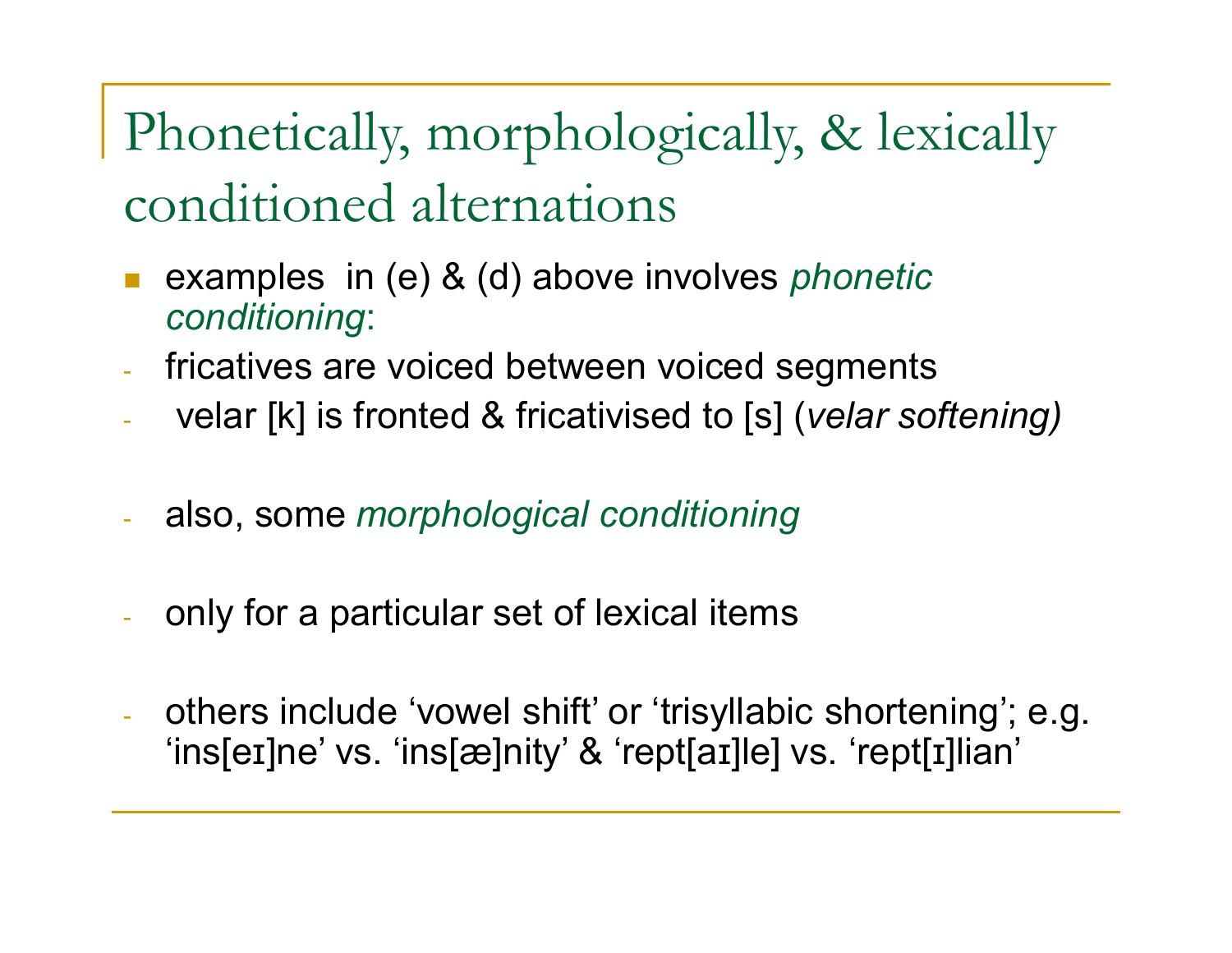Non-phonological alternations: suppletion

- *Suppletion*: an alternation in which there is no certain phonetic conditioning (no phonological processes) & is not part of our phonological knowledge
- **For example,**
- 'mouse' vs. 'mice'
- 'go' vs. 'went'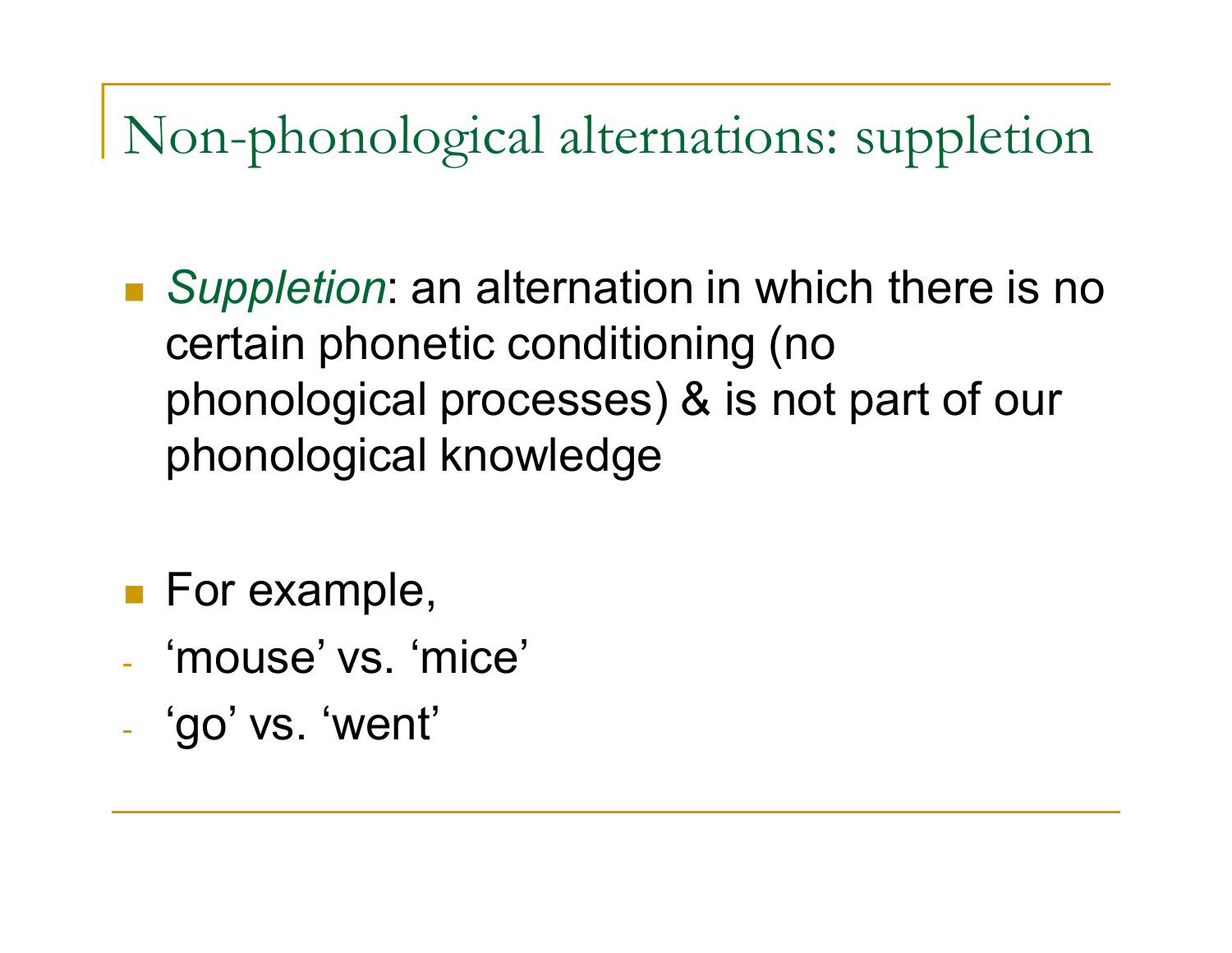#### Formal rules

 $A \rightarrow B/X$  Y For example, the flapping rule of American English: e.g. [bɪɾər]

/t/\_\_\_\_<sub>\_</sub>[ɾ]/ v\_\_\_\_\_ |+syll \_ stress

/t/  $\frac{1}{2}$ [?]/ v\_\_\_ #; e.g. 'cat' & 'hit'

Glottalisation: as in [mɪnt], [mæp]

$$
-\text{continuant}\left(-\text{voice}\right)
$$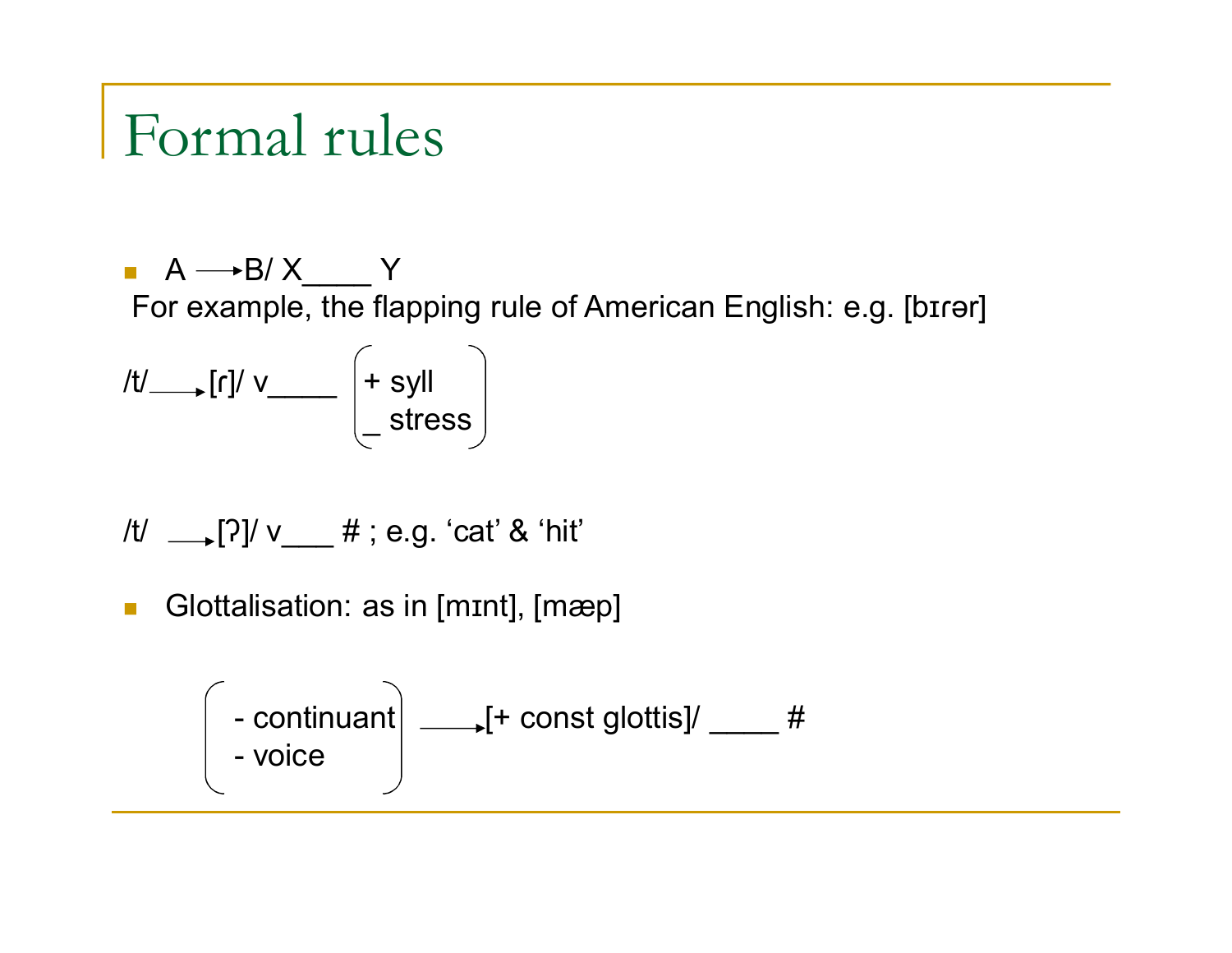Rules writing (parentheses notation)

- **()** is used to include optional elements in rules
- $A \rightarrow B/X(Y)$  Z
- The rule for 'I- velarisation'; e.g. 'fell', 'bulk'

$$
\blacksquare \ \text{all} \ \longrightarrow [1] / \ \_\_\_\_\_ (C) \ \#
$$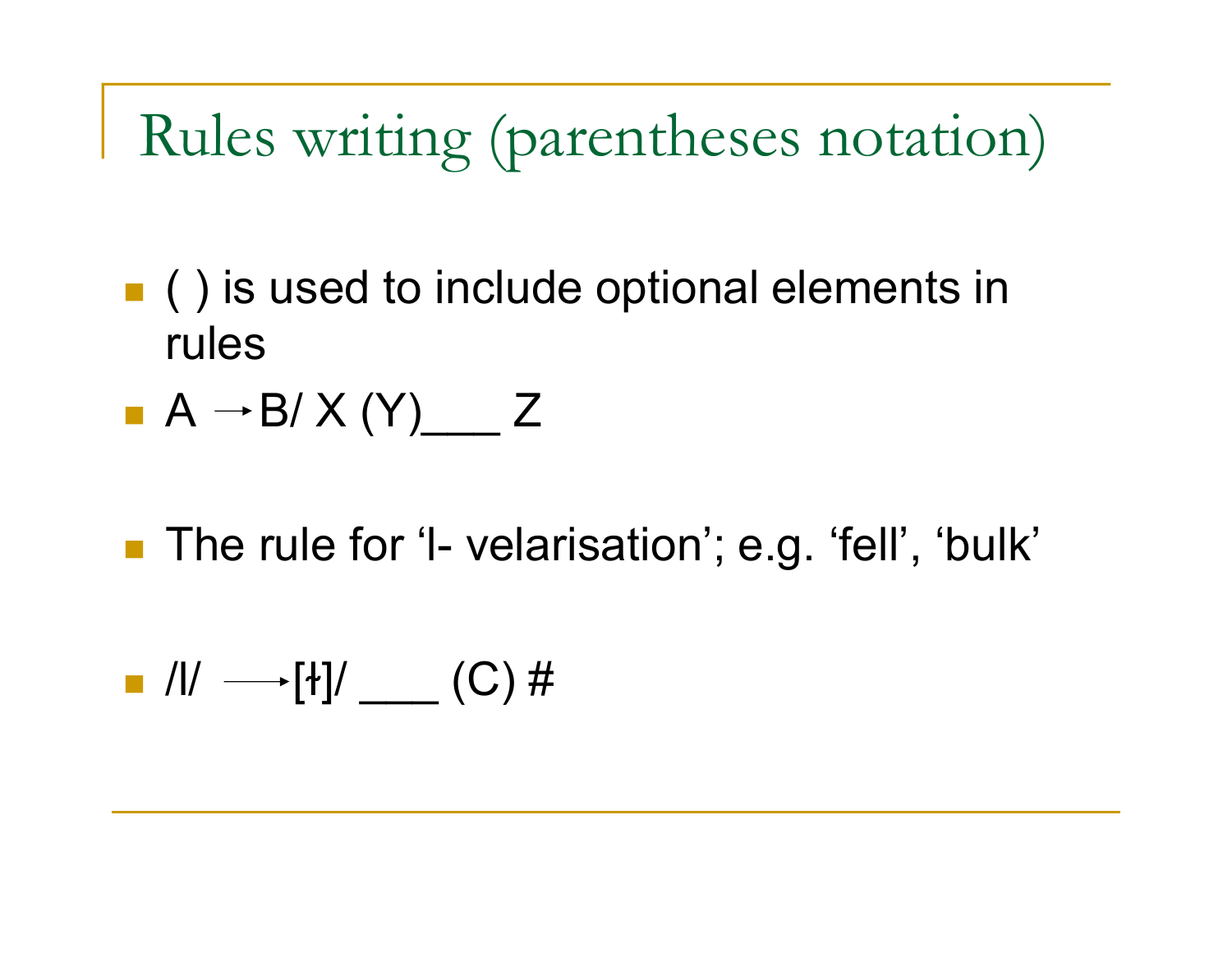Rules writing (Braces)

■ { } represents an either/ or relationship between two environments

$$
\begin{array}{c}\n\blacksquare \mathsf{A} \longrightarrow \mathsf{B} \mathsf{I} \quad \begin{bmatrix} \mathsf{X} \\ \mathsf{Z} \end{bmatrix} \begin{array}{c}\n\blacksquare \quad \mathsf{Y}\n\end{array}
$$

■ The rule for glottalising /t/ as in 'cat' or 'petrol'

$$
\blacksquare \quad /t/ \longrightarrow [?] / \longrightarrow \left\{ \begin{array}{c} C \\ \# \end{array} \right\}
$$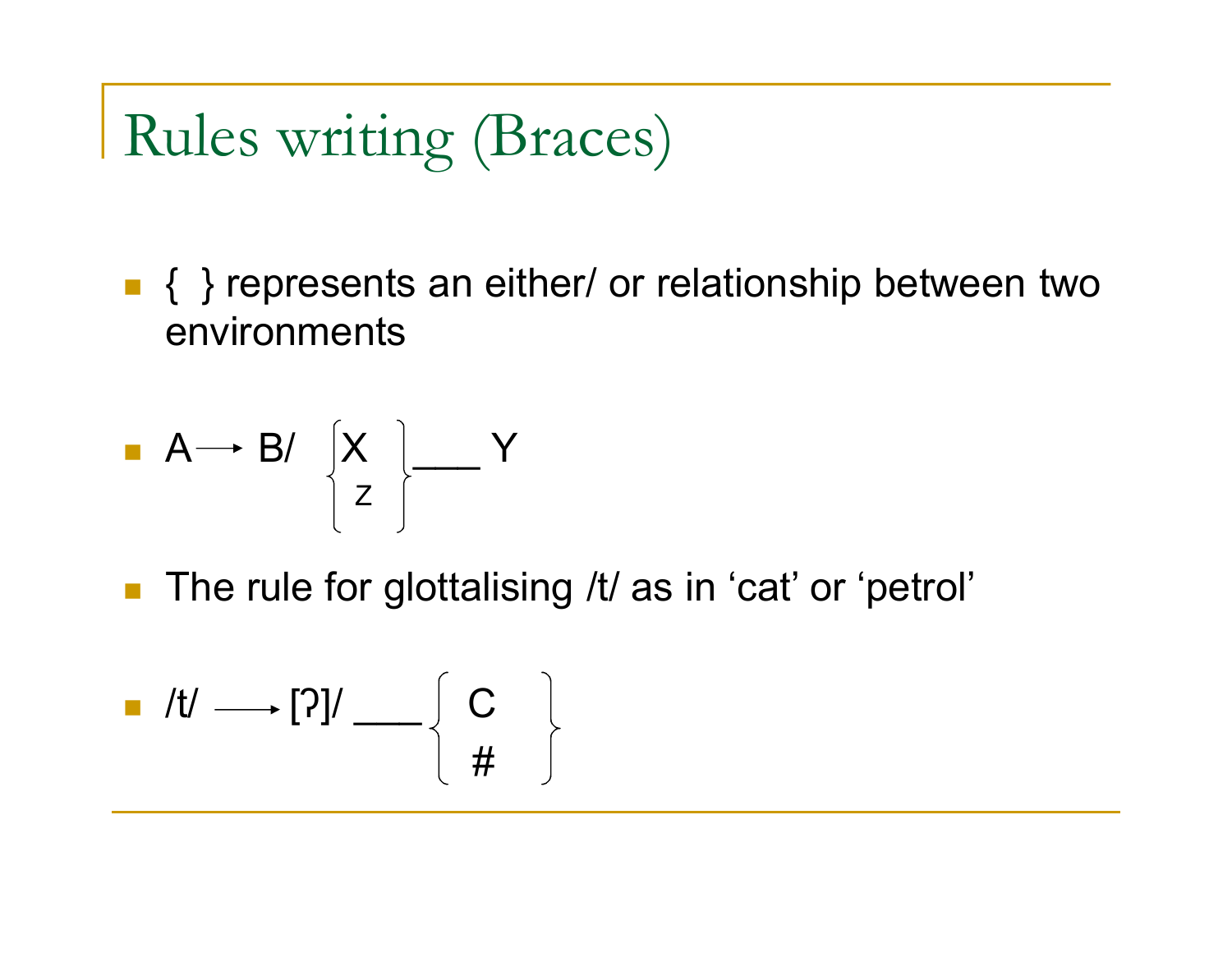

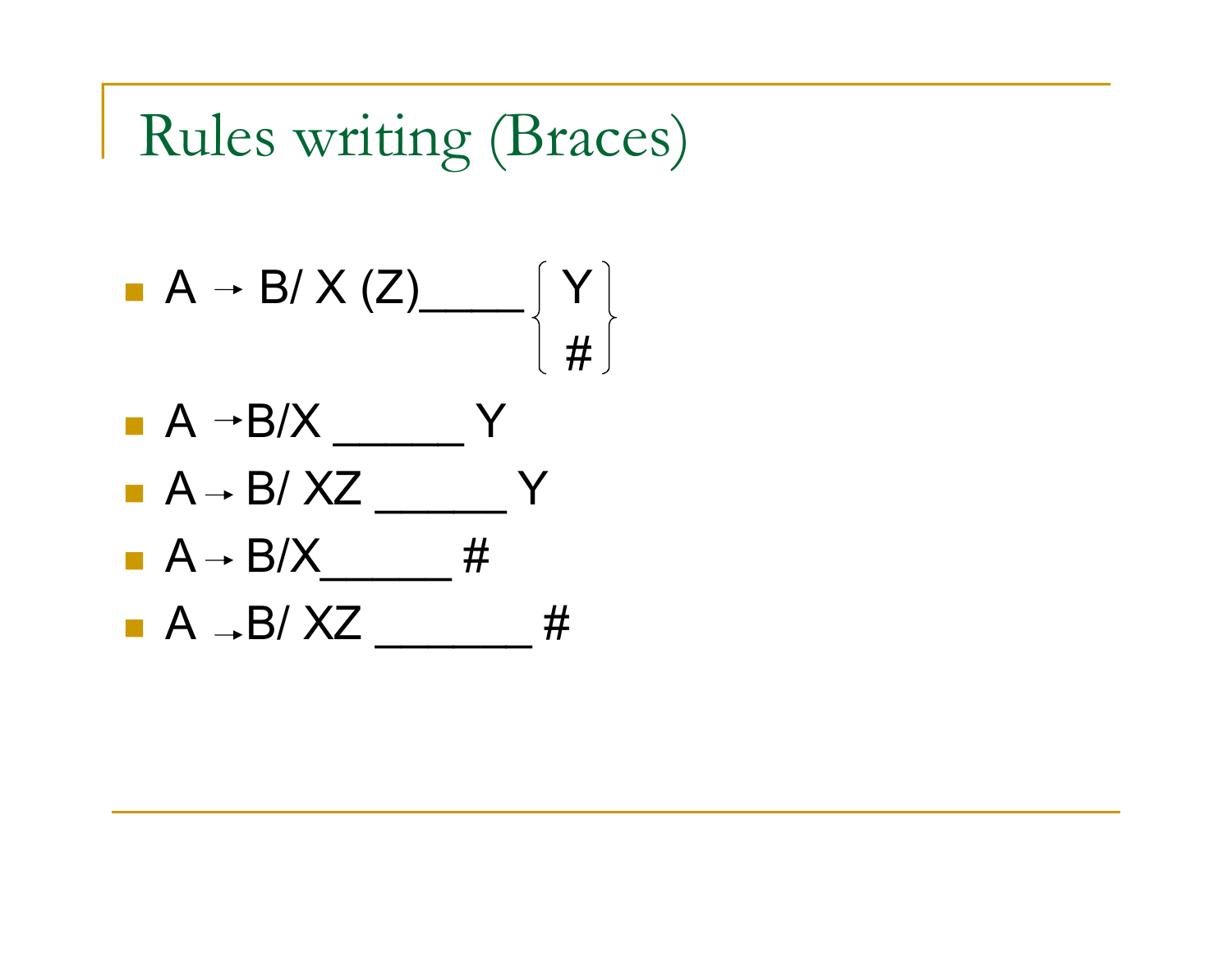Rules writing (superscripts & subscripts)

- superscripts & subscripts express the minimum & maximum numbers of segments
- **For example, [nist]**
- $\blacksquare$  /i/  $\rightarrow$  [I]/ C  $\blacksquare$  C<sup>2</sup> (subscript indicates the minimum number)
- $\blacksquare$  /i/  $\blacksquare$  [I]/ C\_\_\_\_\_ C<sup>1</sup> ( superscript indicates the maximum number)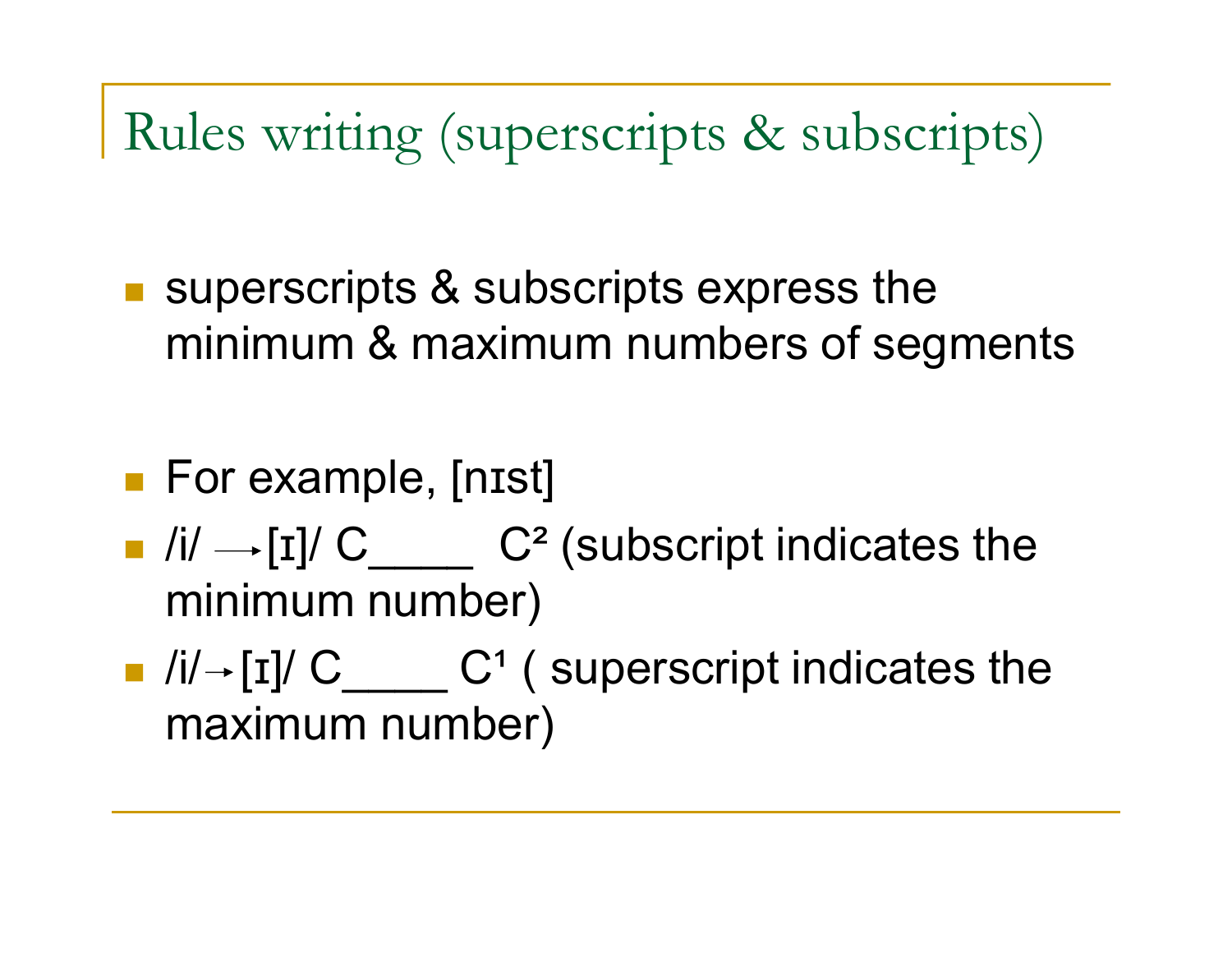Rules writing (alpha notation)

- Alpha notation is used for feature matching generalization.
- The **α** represents either '+' or '-' value of features

$$
\begin{array}{c}\n\blacksquare / \blacksquare / \blacksquare \qquad \qquad \bigg(\alpha \quad \text{ant} \bigg) / \blacksquare \qquad \bigg(\begin{array}{c}\n\text{+ cons} \\
\text{alpha ant} \\
\text{m.t}\n\end{array}\bigg) \\
\downarrow
$$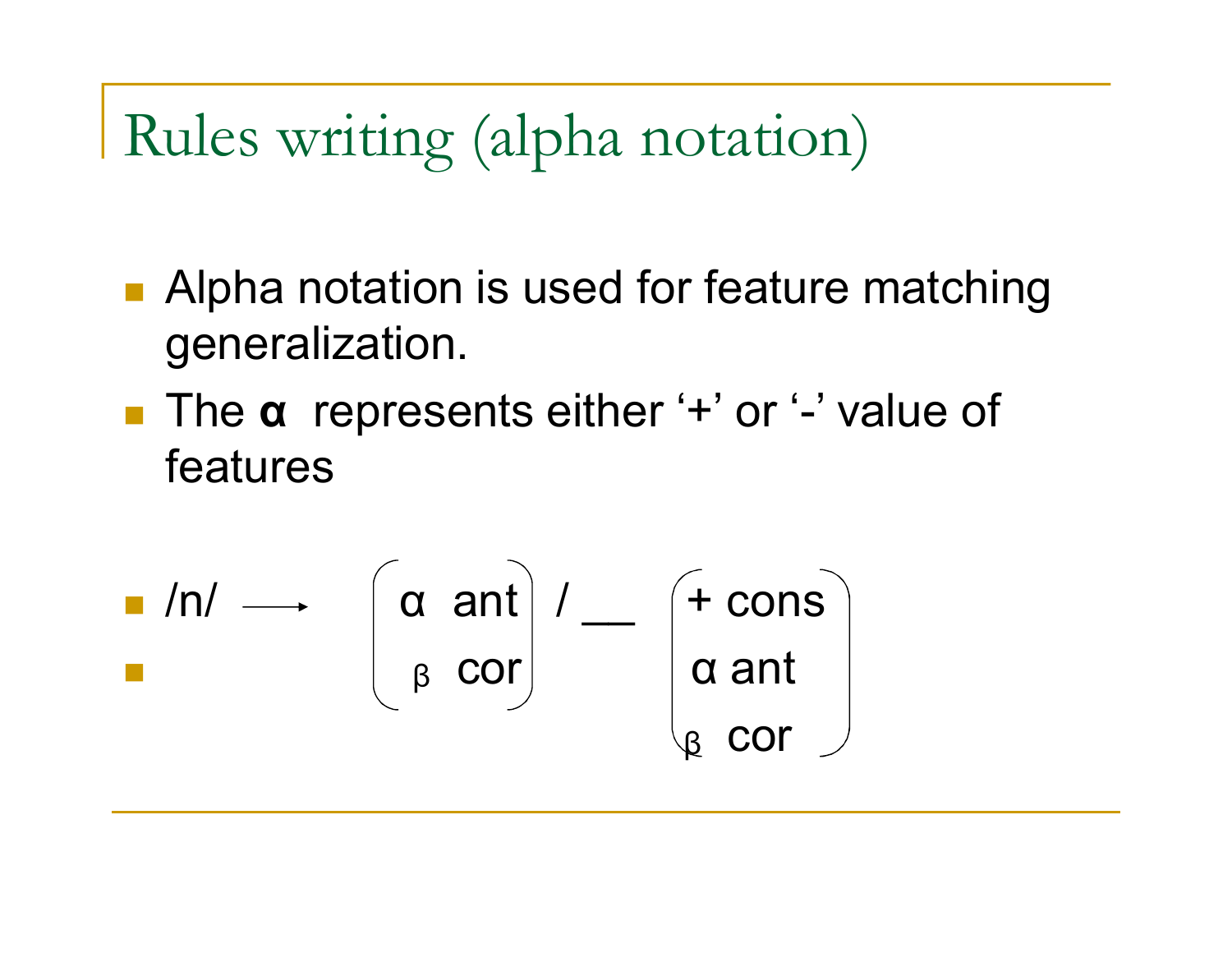Feature-changing rules

- **Feature-changing rules: rules which affect individual** features or small groups of features; e.g. nasal assimilation, flapping, glottalisation
- **E** another kind is *dissimilation* in which two adjacent segments which share some features change to become less like each other
- **Example,**
- 'chimney' pronounced as [tʃɪml:] (nasal dissimilation)
- **•** [+nasal]  $\longrightarrow$  [- nasal] / [+ nasal]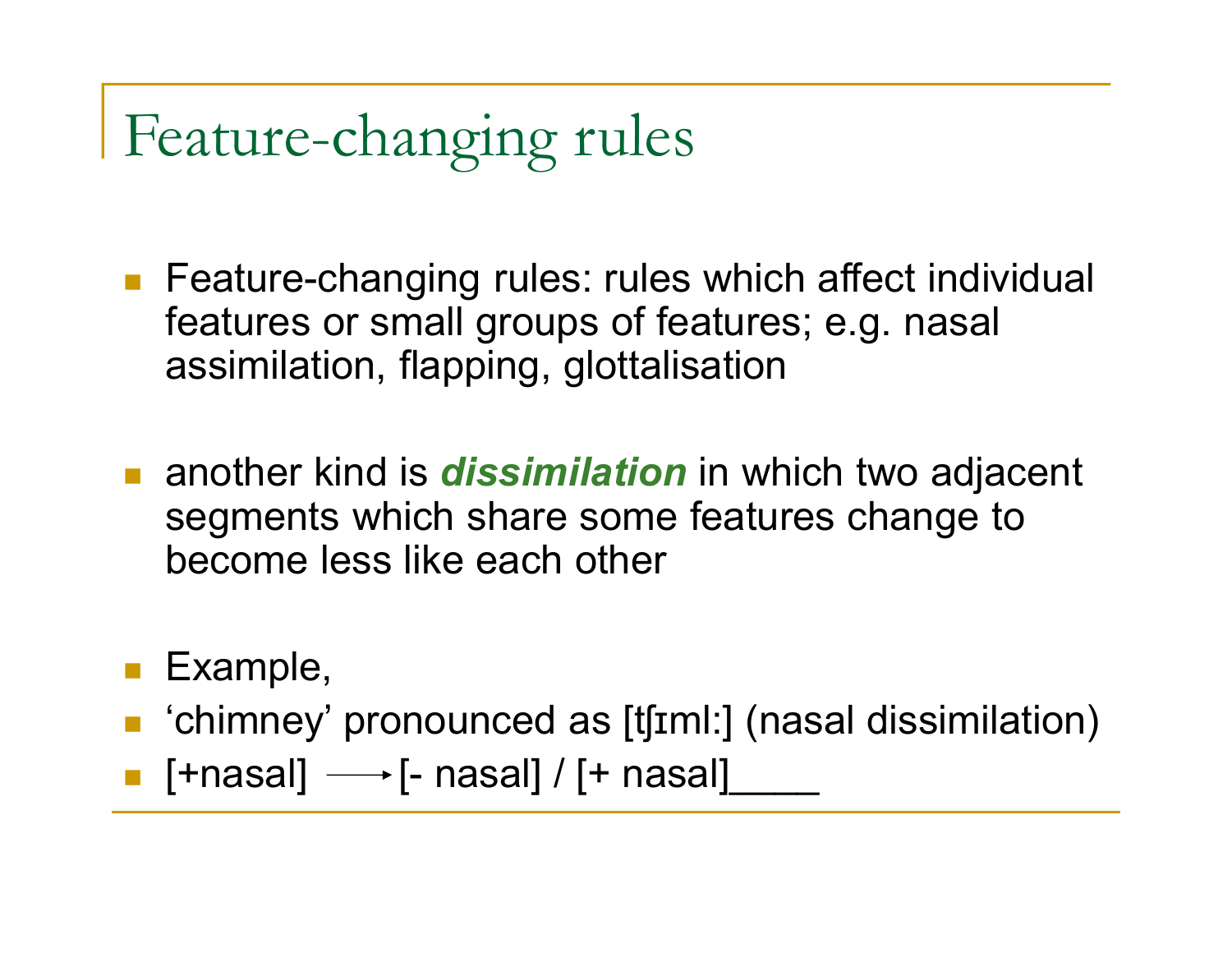## Deletion

- **Deletion** is expressed in terms of a segment becoming Ø (zero)
- $A \rightarrow \emptyset$  B #
- **In some varieties of English, word-final** coronal stop is deleted in a cluster; e.g. 'hand' [hæn], 'list' [lɪs]  $-$  syll  $+$  cons  $\left| \begin{array}{ccc} - & \text{syll} \ + & \text{cons} \end{array} \right|$   $+$   $\text{cons}$   $\left| \begin{array}{ccc} - & \text{syll} \ + & \text{cons} \end{array} \right|$ + cons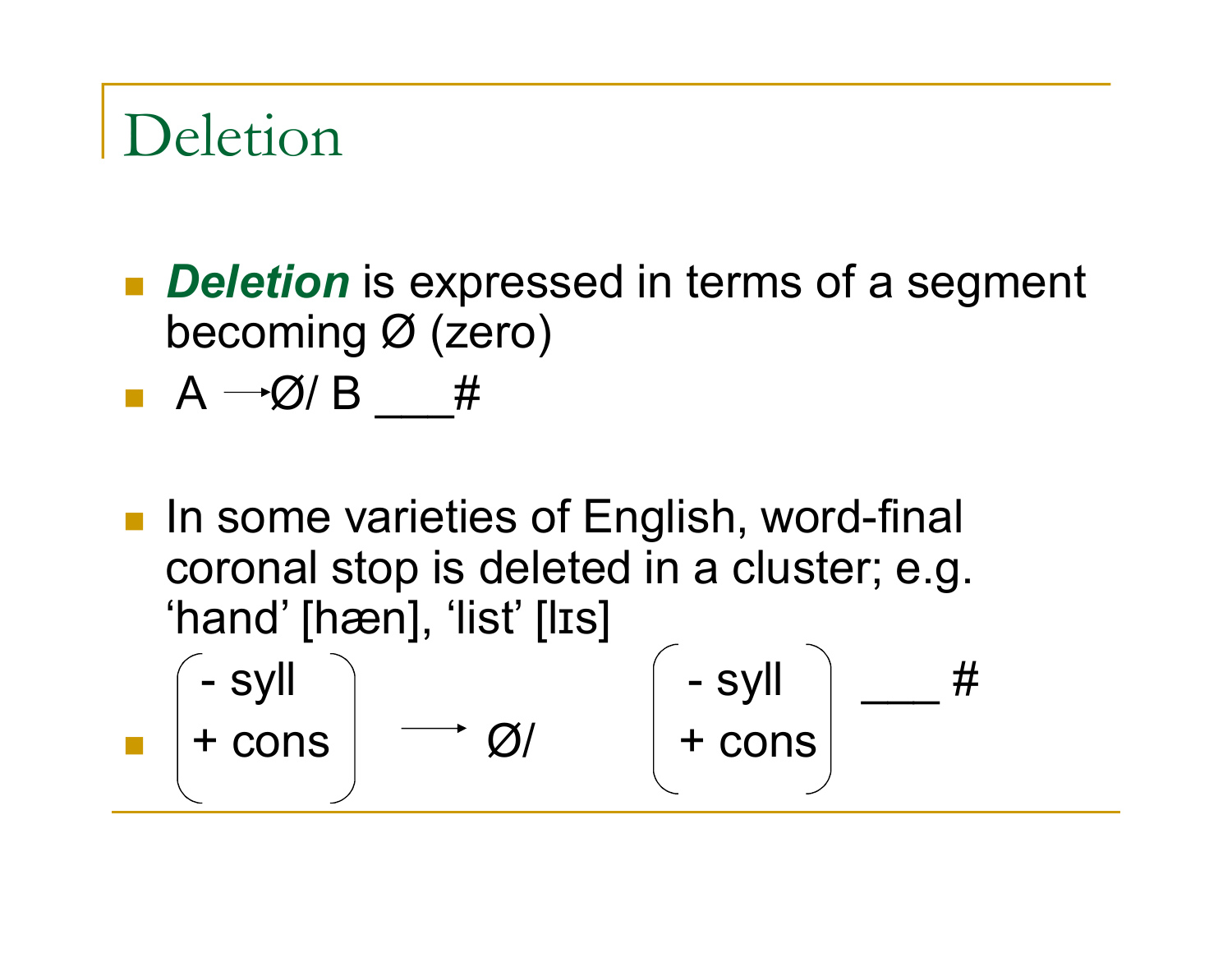#### Insertion

- *Insertion* involves inserting a segment that wasn't originally there.
- In some varieties of English, a schwa is inserted into a final liquid+ nasal cluster; e.g. /fɪlm/ becomes [fɪləm]

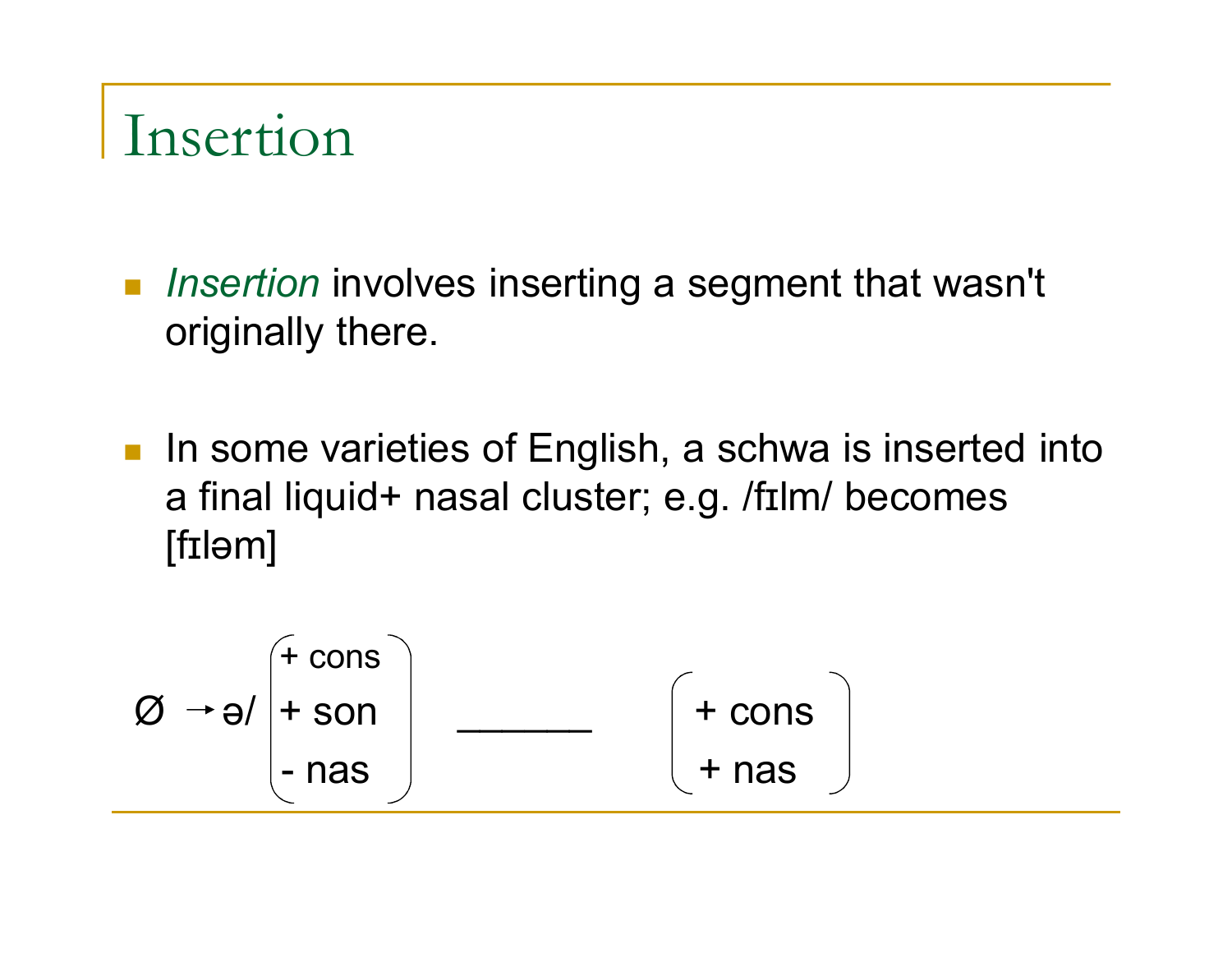#### Metathesis

- *Metathesis* refers to the reversal of a sequence of segments in a word
- Modern English 'bird', 'first' have earlier forms 'brid' & 'frist'.
- **b**1r2i3d  $\rightarrow$  b1i3r2d 'bird'